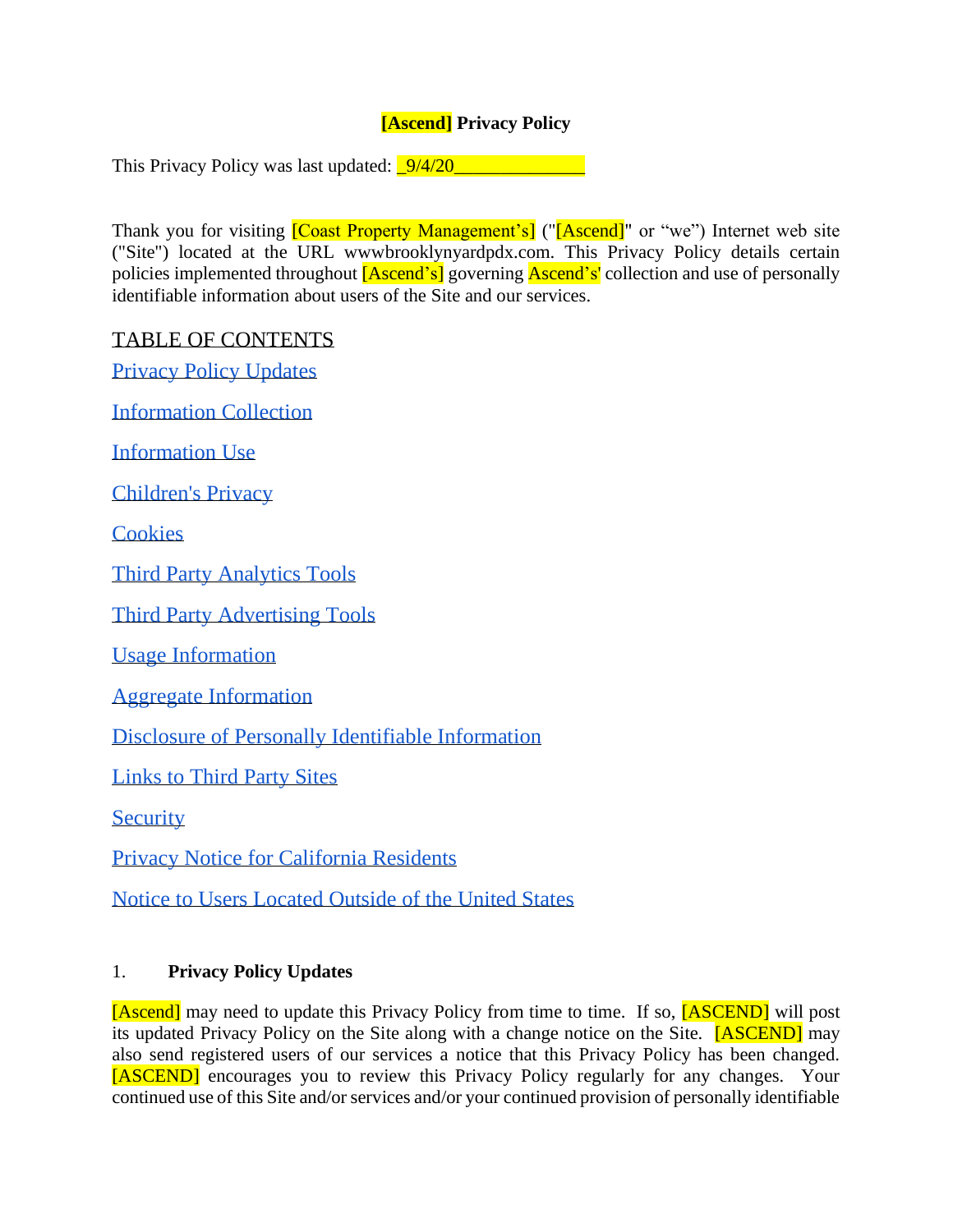information to us after the posting of such notice will be subject to the terms of the then-current Privacy Policy.

## <span id="page-1-0"></span>**2. Information Collection**

In certain sections of this Site, we may require you to submit your personally identifiable information to us, and we may invite you to submit questions, comments and request information. In addition to any personal information that you may voluntarily provide, the Site collects information using cookies and other third-party tools. Please refer to the sections below on "Cookies" and "Third Party Analytics Tools" and "Third Party Advertising Tools" for more information about the information these tools collect and use.

Due to the nature of some of our services, you may provide us with personally identifiable information such as your name, email address, username, password, address, phone number, and other contact information that you voluntarily transmit with your communication to us.

#### <span id="page-1-1"></span>**3. Information Use**

We may use your personally identifiable information to deliver our services or information you have requested, verify your authority to enter certain password protected areas of the Site, verify that you are a customer or prospective customer, send you information that you have signed up to receive, notices about our products and/or services that you have used or that may be of interest to you and notices about events, and improve the content and general administration of the Site and our services.

If you are a user of our services, we may use your personally identifiable information to provide the services to you.

### <span id="page-1-2"></span>4. **Children's Privacy**

[ASCEND] recognizes the privacy interests of children and we encourage parents and guardians to take an active role in their children's online activities and interests. Neither the Site nor our services are intended for children under the age of 16. **[ASCEND]** does not target its services or this Site to children under 16. [ASCEND] does not knowingly collect personally identifiable information from children under the age of 16.

#### <span id="page-1-3"></span>5. **Cookies**

We use both session ID cookies and persistent cookies. A session ID cookie expires when you close your browser. A persistent cookie remains on your hard drive for an extended period of time. You can remove persistent cookies by following directions provided in your Internet browser's "help" file.

On the Site, we use session cookies to make it easier for you to navigate the Site by remembering your locale preferences and to improve and track the overall Site experience. For the Site, we set a persistent cookie to authenticate your login and authorization to use the services. Persistent cookies enable us to track, store and target the interests of our users to enhance the experience on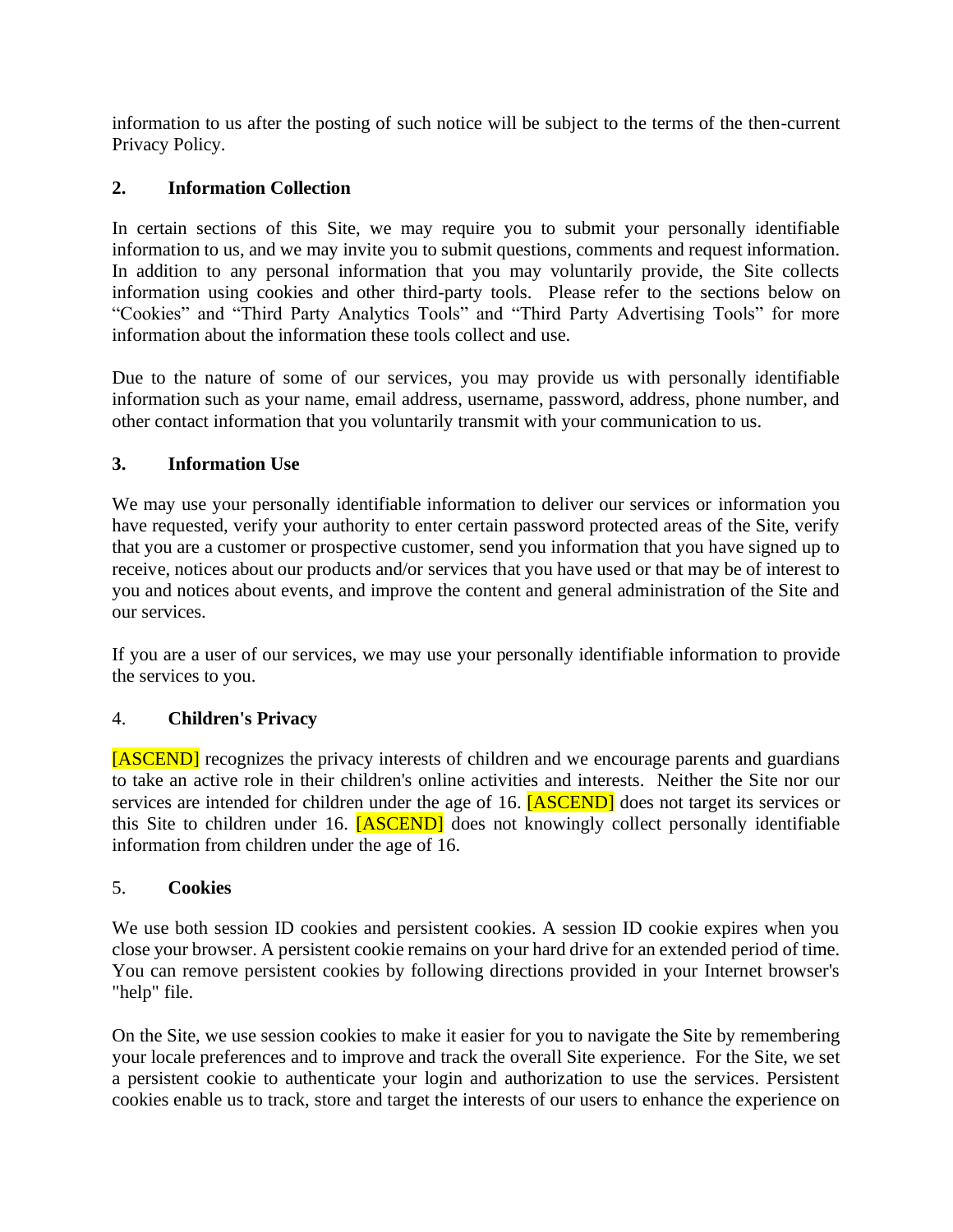the Site. If you reject cookies, you may still use the Site, but your ability to use some areas of the Site may be limited.

## <span id="page-2-0"></span>6. **Third Party Analytics Tools**

Beyond the personally identifiable information you voluntarily provide to us directly, **[ASCEND]** utilizes analytics tools including third party technologies, such as Google Analytics, to collect information utilizing cookies. Certain types of information, including geolocation, device type, onsite website usage and behavior, demographic data, and purchase history, is collected and aggregated across [ASCEND] Site users for our analysis and advertising efforts.

## <span id="page-2-1"></span>7. **Third Party Advertising Tools**

[ASCEND] uses Google Analytics and Google Ads and similar types of technologies to display relevant advertisements to users who have previously visited the Site. Referred to as remarketing or retargeting, [ASCEND] may utilize previous session information to serve display advertisements to you on the Site and based on such session information Google may set a cookie and serve ads to you on third party websites on the Google Display Network. Third party vendors such as Google may display **[ASCEND]** ads on websites across the Internet. Aggregated user data may be utilized to create remarketing/retargeting "lists," or groups of users with similar onsite behaviors or demographics. **[ASCEND]** also uses Google tools to display advertisements to users based on their inferred interests and demographics.

Users may learn more about Google's use of cookies by visiting the Google Privacy and Terms page at http://www.google.com/policies/. You may opt out of being tracked by Google Analytics by i) Turning off cookies in the preferences settings in your browser ii) Downloading the Google Analytics opt-out browser add on available at: https://tools.google.com/dlpage/gaoptout/ iii) Opting out of user interest and demographic categories in the Settings for Google Ads feature to manage or opt out of Google interest based ads at: or iv) Managing cookies used for online advertising across multiple companies at the US-based Network Advertising Initiative at http://www.networkadvertising.org/choices/.

# <span id="page-2-2"></span>**8. Usage Information**

We automatically collect information about your interactions with the Site, including information about the device you use to interact with and/or access the Site, such as: IP address, access dates and times, information about your approximate location (as determined through your IP address), hardware and software information, mobile, computer or hardware device information (e.g., operating system version, Hardware model, IMEI number and other unique device identifiers, MAC address, and device settings), device event information, and crash data. This information allows **[ASCEND]** to understand how you've used the Site (which may include administrative and support communications with us or whether you have clicked on links to External Web Sites), and other actions you have taken in connection with your use of the Site. We automatically collect log data when you access and use the Site, even if you have not created an account or logged in.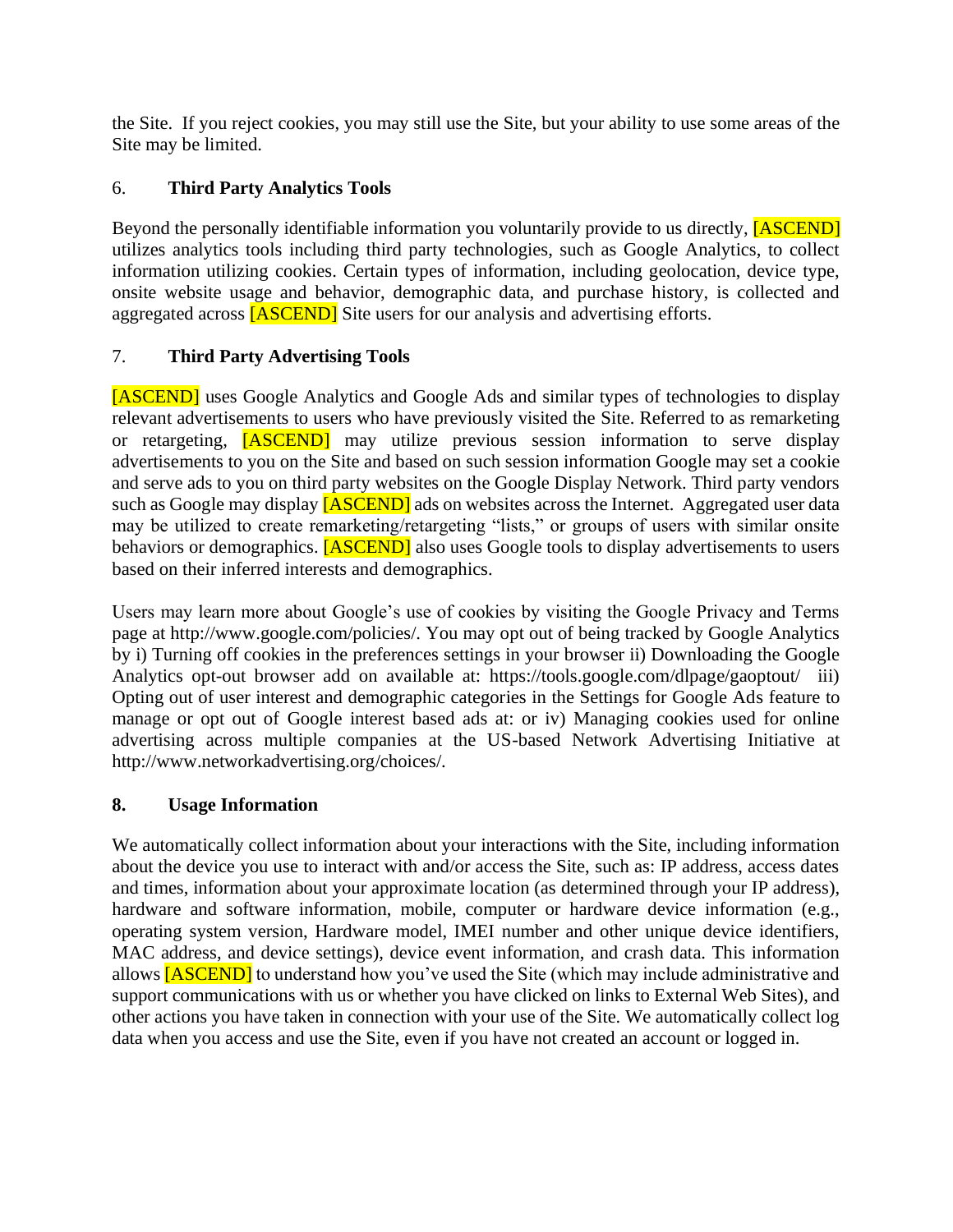### <span id="page-3-0"></span>9. **Aggregate Information**

We may collect and track the total number of visitors to the Site, the number of visitors to each page of the Site, External Web Sites (defined below) linked to and other aggregated data collected through our services and we may analyze this data for trends and statistics in the aggregate but such information will be maintained, used and disclosed in aggregate form only and it will not contain personally identifiable information. We may use such information for purposes such as analyzing trends, administering the Site, and to understand how users interact with the Site.

## <span id="page-3-1"></span>10. **Disclosure of Personally Identifiable Information**

We may provide your personally identifiable information and the data generated by cookies and third party analytics tools and the aggregate information to the vendors and service agencies that we may engage to assist us in providing our services to you. For example, we engage with G5 Search Marketing, Inc. to assist us in creating and hosting this Site.

We will disclose your personally identifiable information if we reasonably believe we are required to do so by law, regulation or other government authority or to assist in any investigation, to protect our or our users' rights or to enforce our terms of use. We will not sell your personally identifiable information to any company or organization except we may transfer your personally identifiable information to a successor entity upon a merger, consolidation or other corporate reorganization in which **[ASCEND]** participates or to a purchaser of all or substantially all of **[ASCEND]**'s assets to which this Site relates.

# <span id="page-3-2"></span>11. **Links to Third Party Sites**

The Site may provide links to other Web sites or resources over which [ASCEND] does not have control ("External Web Sites"). Such links do not constitute an endorsement by [ASCEND] of those External Web Sites. You acknowledge that **[ASCEND]** is providing these links to you only as a convenience, and further agree that **[ASCEND]** is not responsible for the content of such External Web Sites. Your use of External Web Sites is subject to the terms of use and privacy policies located on the linked to External Web Sites.

### <span id="page-3-3"></span>12. **Security**

We may employ industry standard procedural and technological measures that are reasonably designed to help protect your personally identifiable information from loss, unauthorized access, disclosure, alteration or destruction. **[ASCEND]** may use, without limitation, firewalls, password protection, secure socket layer, and other security measures to help prevent unauthorized access to your personally identifiable information.

# <span id="page-3-4"></span>**13. Privacy Notice for California Residents**

This section supplements the information provided in the Privacy Policy above and applies only to visitors and users who are residents of the state of California.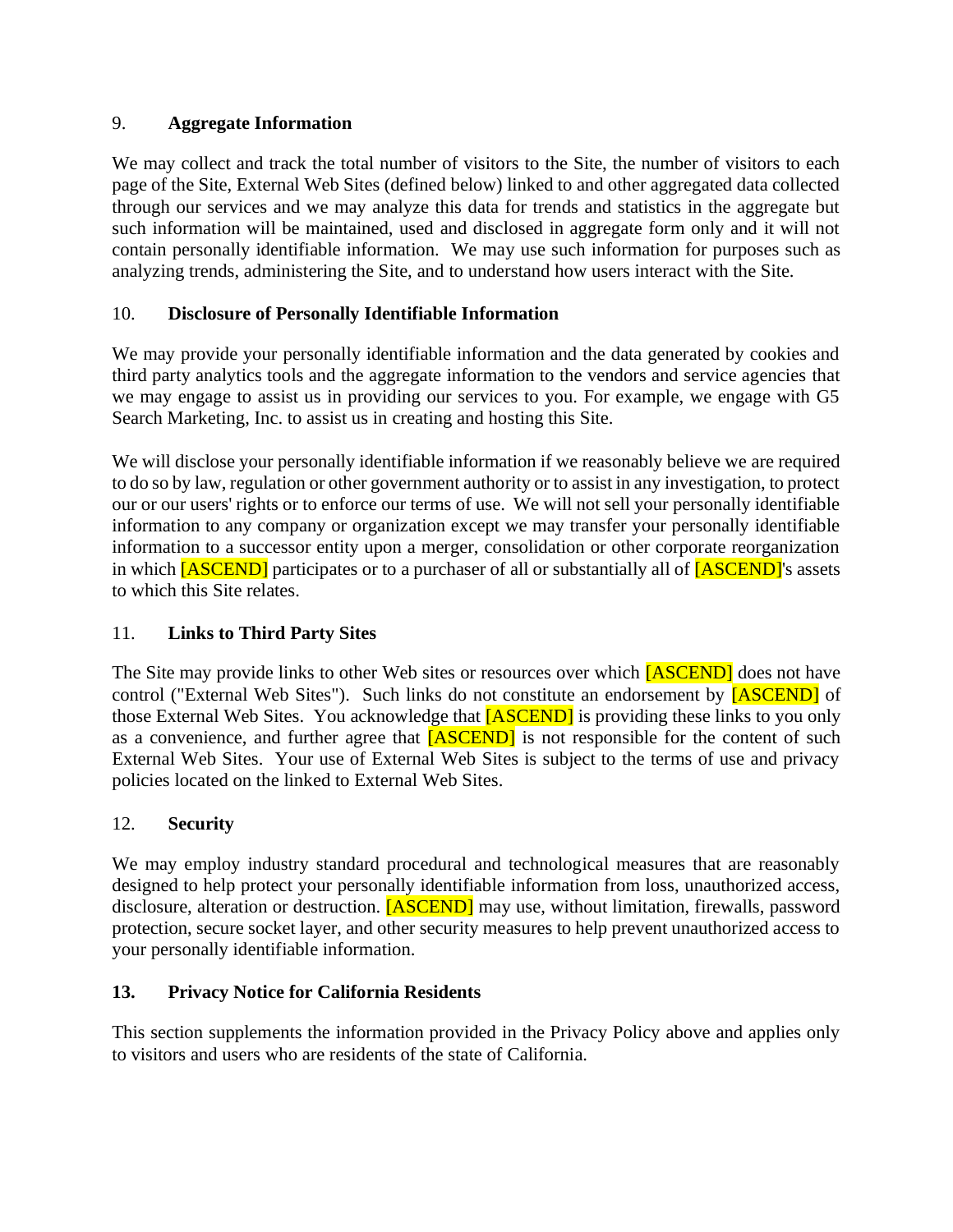If you have questions or concerns about any of the information provided in this Privacy Notice for California Residents, please contact us using the information provided in the "Contact Us" section of this Privacy Policy below.

#### Personal Information We Collect

For purposes of this section "personal information" means information that identifies, relates to, describes, is reasonably capable of being associated with, or could reasonably be linked, directly or indirectly, with a particular consumer or household. Personal information does not include:

- information that is lawfully made available from federal, state, or local government records;
- de-identified or aggregated information; and
- information excluded from the scope of the California Consumer Privacy Act of 2018 ("CCPA") such as health or medical information covered under the Health Insurance Portability and Accountability Act of 1996 ("HIPAA") and financial information covered under the Fair Credit Reporting Act ("FCRA") or Gramm-Leach Bliley Act ("GLBA").

In the last twelve (12) months, we have collected the categories of personal information described in the table below.

| Category            | Examples                        | Collected |
|---------------------|---------------------------------|-----------|
| 1. Identifiers      | Real name (such as first name)  | Yes       |
|                     | and last name); alias, postal   |           |
|                     | address, unique personal        |           |
|                     | identifier, online identifier,  |           |
|                     | internet protocol (IP) address, |           |
|                     | email address, account name,    |           |
|                     | social security number,         |           |
|                     | driver's license number,        |           |
|                     | passport number, or other       |           |
|                     | similar identifiers.            |           |
| 2. Customer Records | Name, signature, Social         | Yes       |
| Information         | Security number, physical       |           |
|                     | characteristics or description, |           |
|                     | address, telephone number,      |           |
|                     | passport number, driver's       |           |
|                     | license or state identification |           |
|                     | card number, insurance          |           |
|                     | policy number, education,       |           |
|                     | employment, employment          |           |
|                     | history, bank account           |           |
|                     | number, credit card number,     |           |
|                     | debit card number, or any       |           |
|                     | other financial information,    |           |
|                     | medical information, or         |           |
|                     | health insurance information.   |           |
|                     | Some personal information       |           |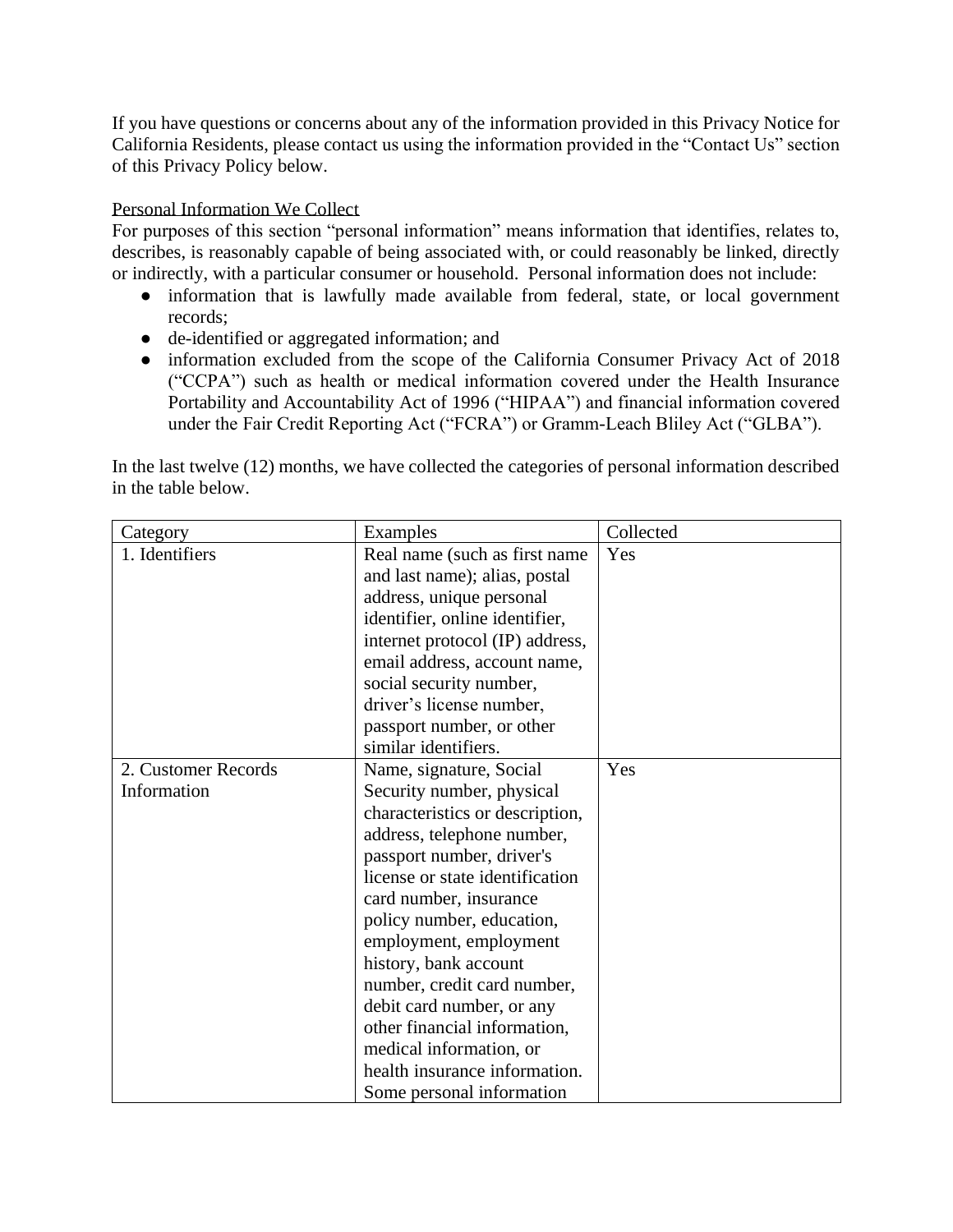|                                 | included in this category may      |                |
|---------------------------------|------------------------------------|----------------|
|                                 | overlap with other categories.     |                |
| 3. Characteristics of protected | Age (forty $(40)$ years or         | N <sub>o</sub> |
| classifications under           | older), race, color, ancestry,     |                |
| California or federal law       | national origin, citizenship,      |                |
|                                 | religion or creed, marital or      |                |
|                                 | familial status, medical           |                |
|                                 | condition, physical or mental      |                |
|                                 | disability, sex (including         |                |
|                                 | gender, gender identity,           |                |
|                                 | gender expression, pregnancy       |                |
|                                 | or childbirth and related          |                |
|                                 | medical conditions), sexual        |                |
|                                 | orientation, veteran or            |                |
|                                 | military status, genetic           |                |
|                                 | information (including             |                |
|                                 | familial genetic information),     |                |
|                                 | medical conditions, political      |                |
|                                 | affiliations or activities, status |                |
|                                 | as a victim of domestic            |                |
|                                 | violence, assault, or stalking.    |                |
| 4. Commercial information.      | Records of products or             | N <sub>o</sub> |
|                                 | services purchased, personal       |                |
|                                 | property, or other purchasing      |                |
|                                 | or consuming histories or          |                |
|                                 | tendencies.                        |                |
| 5. Biometric information.       | Fingerprints, facial or hand       | Yes            |
|                                 | imagery, voice recordings          |                |
|                                 | from which an identifier           |                |
|                                 | template can be extracted,         |                |
|                                 | keystroke patterns, gait           |                |
|                                 | patterns, sleep, health, or        |                |
|                                 | exercise data.                     |                |
| 6. Internet or other similar    | Browsing history, search           | Yes            |
| network activity information    | history, information regarding     |                |
|                                 | consumer's interaction with a      |                |
|                                 | website, application, or           |                |
|                                 | advertisement.                     |                |
| 7. Geolocation data             | GPS coordinates or other           | Yes            |
|                                 | location tracking                  |                |
|                                 | information.                       |                |
| 8. Sensory data                 | Audio, electronic, visual,         | Yes            |
|                                 | thermal, olfactory, or similar     |                |
|                                 | information.                       |                |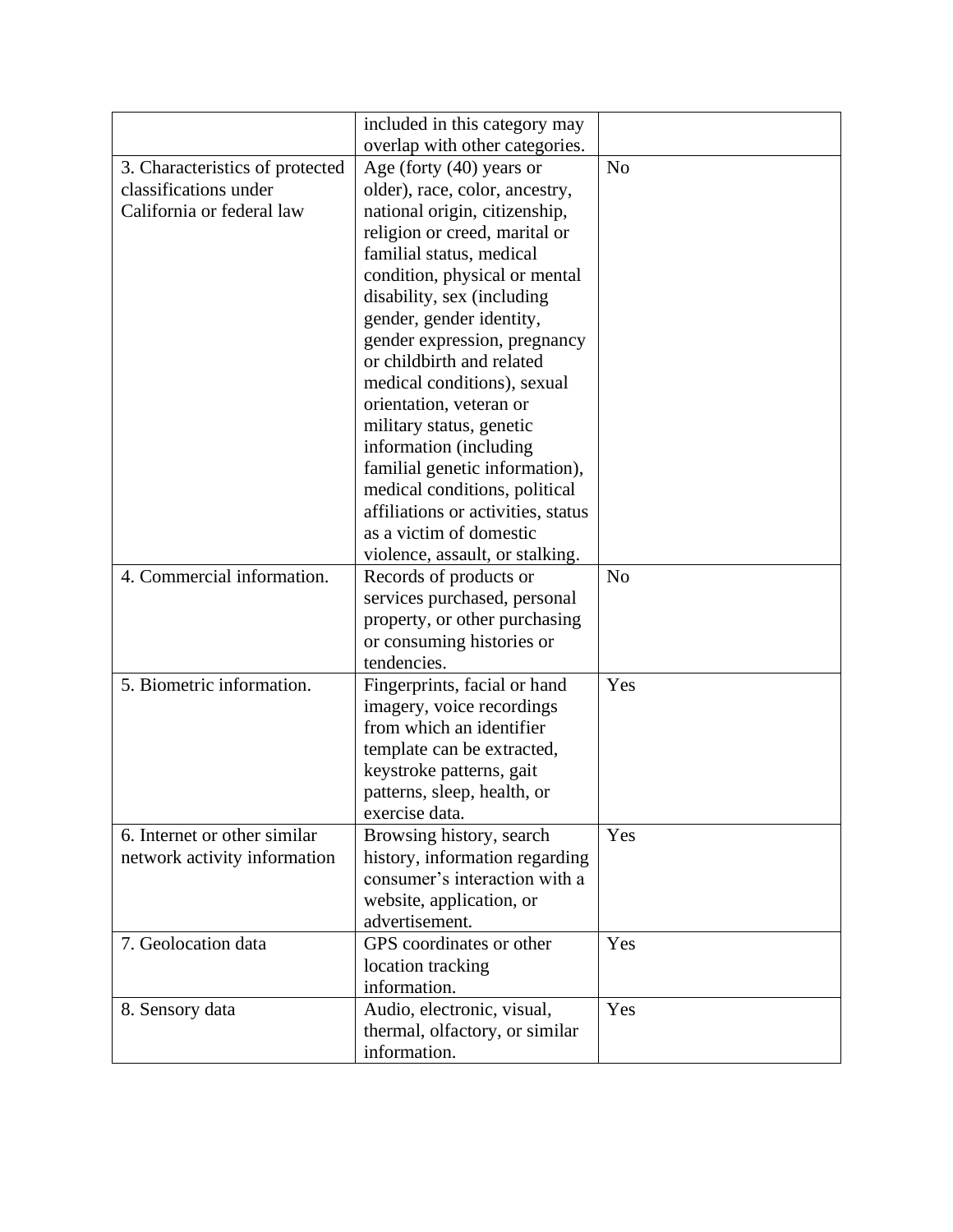| 9. Professional or        | Employer, employment           | N <sub>o</sub> |
|---------------------------|--------------------------------|----------------|
| employment-related        | history, resumes and CVs,      |                |
| information               | background checks, and other   |                |
|                           | employment-related             |                |
|                           | information.                   |                |
| 10. Education information | Records maintained by an       | N <sub>0</sub> |
|                           | educational agency or          |                |
|                           | institution that pertain to a  |                |
|                           | student, such as grades and    |                |
|                           | transcripts.                   |                |
| 11. Inferences            | Inferences drawn from any of   | Yes            |
|                           | the categories described       |                |
|                           | above to create a profile.     |                |
|                           | about a consumer reflecting    |                |
|                           | the consumer's preferences,    |                |
|                           | characteristics, psychological |                |
|                           | trends, predispositions,       |                |
|                           | behavior, attitudes,           |                |
|                           | intelligence, abilities, and   |                |
|                           | aptitudes.                     |                |

The table below describes the sources for each category of personal information we collect, the business and/or commercial purposes for which we use each category of personal information, and the third parties with whom we share each category of personal information we collect.

| Category                                                                                    | Sources                                                                                      | <b>Business or</b>                                                                                                                                   | <b>Third Parties Shared</b>                                                                                                                      |
|---------------------------------------------------------------------------------------------|----------------------------------------------------------------------------------------------|------------------------------------------------------------------------------------------------------------------------------------------------------|--------------------------------------------------------------------------------------------------------------------------------------------------|
|                                                                                             |                                                                                              | <b>Commercial Purposes</b>                                                                                                                           | With                                                                                                                                             |
| 1. Identifiers                                                                              | Directly from<br>$\bullet$<br>consumers<br>Website cookies<br>Website analytics<br>providers | To fulfill specific<br>$\bullet$<br>consumer requests<br>To enhance the<br>$\bullet$<br>website experience<br>For marketing<br>$\bullet$<br>purposes | Website providers<br>$\bullet$<br>Analytics<br>$\bullet$<br>providers<br>Advertising<br>$\bullet$<br>providers<br>Telephone service<br>providers |
| 2. Customer Records<br>Information                                                          |                                                                                              |                                                                                                                                                      |                                                                                                                                                  |
| 3. Characteristics of<br>protected<br>classifications under<br>California or federal<br>law |                                                                                              |                                                                                                                                                      |                                                                                                                                                  |
| 4. Commercial<br>information.                                                               |                                                                                              |                                                                                                                                                      |                                                                                                                                                  |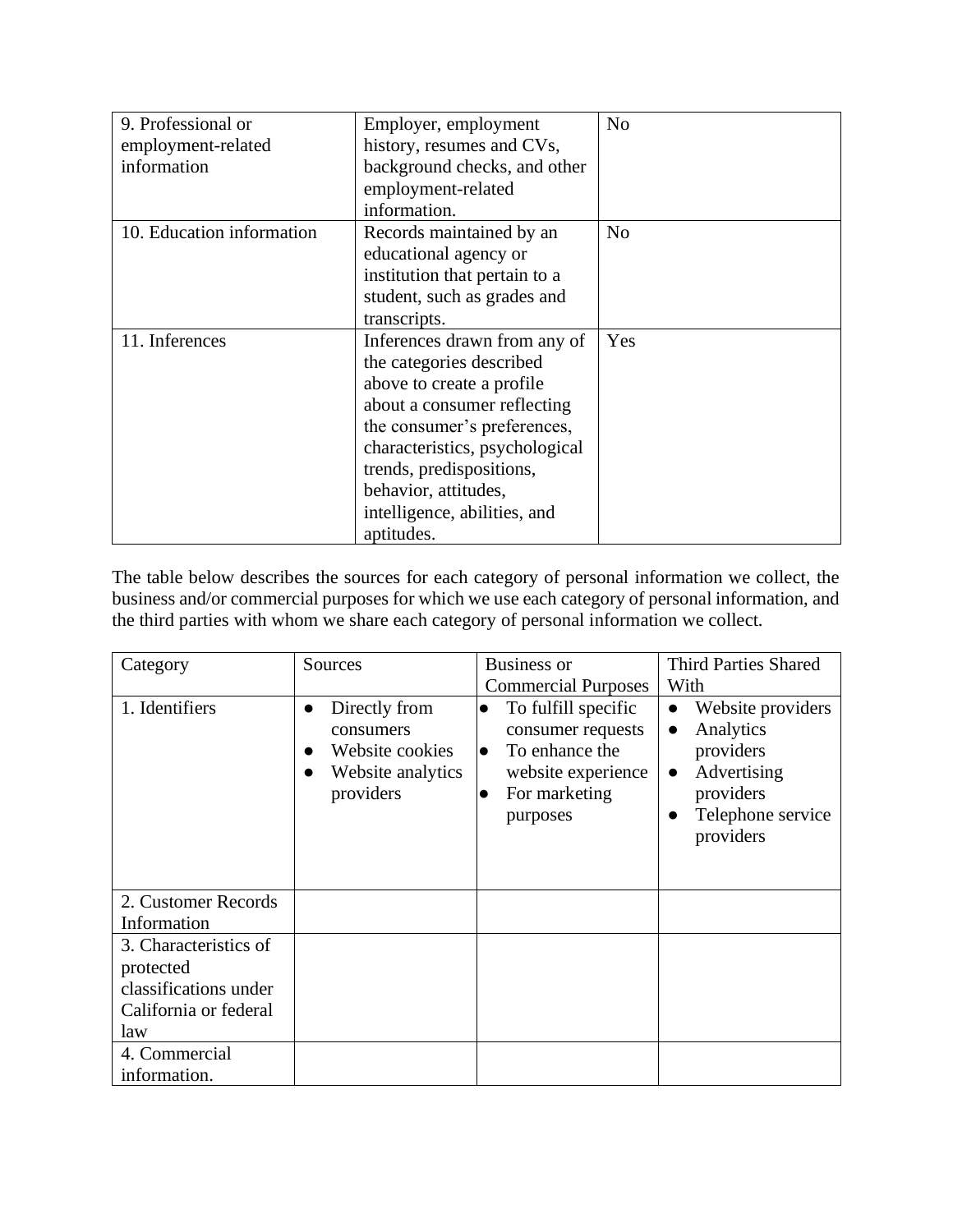| 5. Biometric<br>information.                                    | Telephone calls                                                                                                                      | To fulfill your<br>$\bullet$<br>requests<br>For internal<br>training<br>For marketing<br>For analysis | Telephone service<br>$\bullet$<br>providers<br>Analytics<br>providers                             |
|-----------------------------------------------------------------|--------------------------------------------------------------------------------------------------------------------------------------|-------------------------------------------------------------------------------------------------------|---------------------------------------------------------------------------------------------------|
| 6. Internet or other<br>similar network<br>activity information | Website cookies<br>$\bullet$<br>Website analytics<br>$\bullet$<br>providers                                                          | To enhance the<br>$\bullet$<br>website<br>experience<br>For marketing<br>purposes                     | Website providers<br>$\bullet$<br>Advertising<br>providers                                        |
| 7. Geolocation data                                             | Directly from<br>$\bullet$<br>consumers<br><b>Website Cookies</b><br>Website analytics<br>●<br>providers<br>Advertising<br>providers | To analyze<br>$\bullet$<br>website traffic<br>For marketing<br>purposes                               | Website providers<br>$\bullet$<br>Analytics<br>$\bullet$<br>Providers<br>Advertising<br>providers |
| 8. Sensory data                                                 |                                                                                                                                      |                                                                                                       |                                                                                                   |
| 9. Professional or<br>employment-related<br>information         |                                                                                                                                      |                                                                                                       |                                                                                                   |
| 10. Education<br>information                                    |                                                                                                                                      |                                                                                                       |                                                                                                   |
| 11. Inferences                                                  | Website analytics<br>$\bullet$<br>providers<br>Advertising<br>providers                                                              | For marketing<br>$\bullet$<br>purposes                                                                | Analytics<br>$\bullet$<br>Providers<br>Advertising<br>providers                                   |

### Personal Information We Disclose

a. *Sale of Personal Information*

We **[do not sell]** personal information.

# b. *Disclosure of Personal Information for Business Purposes*

We disclose the following categories of personal information for business purposes: identifiers, biometric information, internet or other similar network activity information, geolocation data, and inferences.

We do not sell personal information of minors under the age of sixteen (16) years of age without affirmative authorization.

### Your Rights

If you are a resident of the state(s) identified above, you have specific rights regarding your personal information. This section describes your rights and how to exercise them.

a. *Right to Know About Personal Information Collected, Disclosed, or Sold*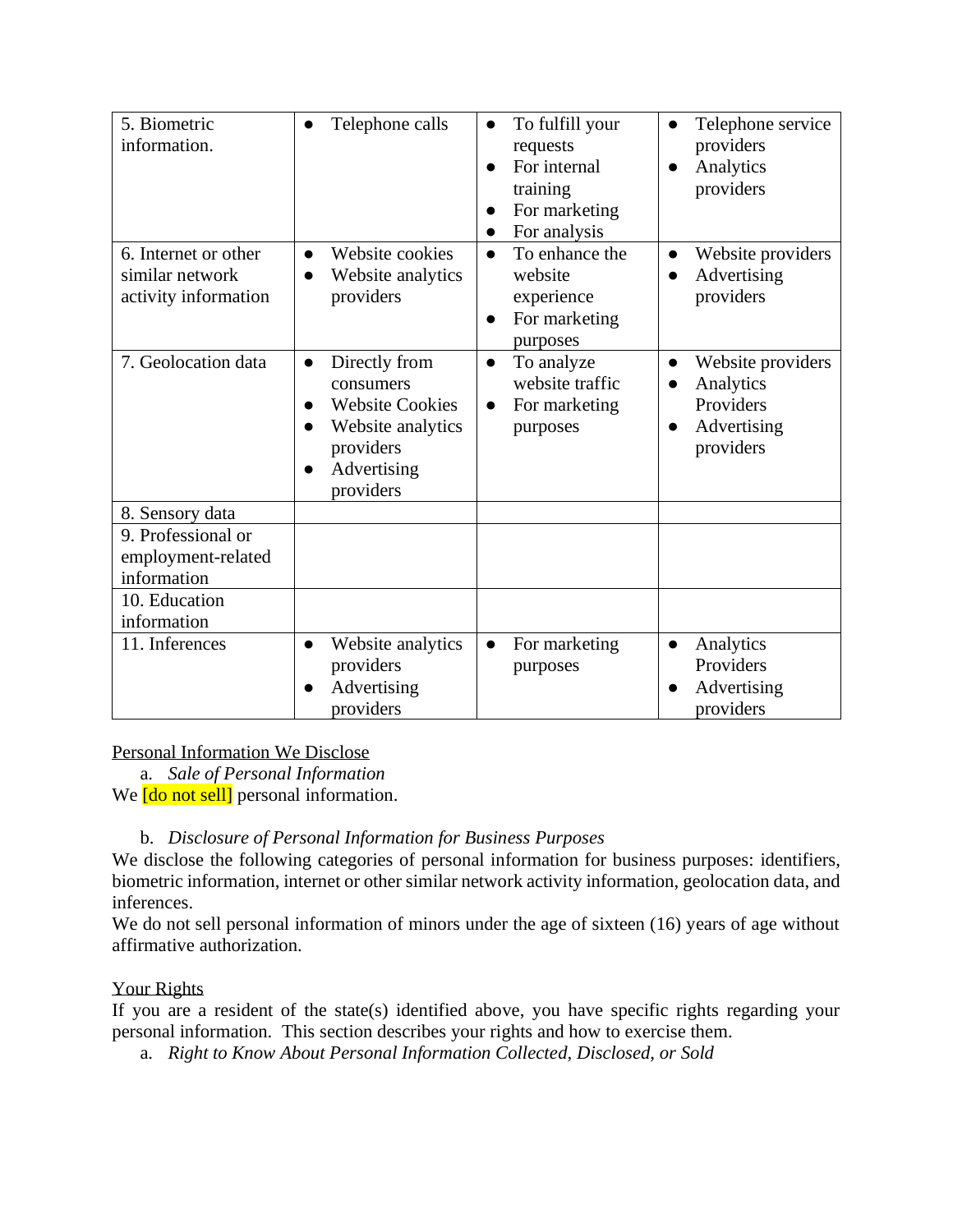You have the right to request that **[ASCEND]** disclose to you what personal information we collect, use, disclose, and sell. You may exercise this right following the methods described under the subsection titled "Exercising Your Rights" below.

b. *Right to Delete Personal Information*

You have the right to request that **[ASCEND]** delete personal information we may hold about you. You may exercise this right following the methods described under the subsection titled "Exercising Your Rights" below.

Please be aware that we may not always be able to delete your personal information. For example, there may be business or operational reasons why we need to retain personal information. If we deny your request to delete personal information, we will inform you of the basis for our denial in our response to you.

c. *Right to Opt-Out of Sale of Personal Information* You have the right to opt out of the sale of your personal information.

[**OPTION 1**] [Because we do not sell personal information, this right does not apply to [ASCEND].]

#### d. *Right to Non-Discrimination*

You have the right to not receive discriminatory treatment from [ASCEND] for exercising any of your rights described under this "Your Rights" section. This means we will not treat you differently for exercising any of the rights described above.

#### Exercising Your Rights

You may exercise each right once every twelve (12) months. To exercise your rights, you must submit a verifiable request to us. To submit a verifiable request, please follow the methods described below:

By email: You may submit requests to [data.privacy@coastmgt.com](mailto:data.privacy@coastmgt.com) By Telephone: You may submit requests by calling 1-800-339-3634

To verify your request, we proceed on a case by case basis to confirm that you are authorized to make any such data privacy request.

You may designate an authorized agent to submit a request on your behalf. To designate an authorized agent, you must have the agent include with the request on your behalf a document signed by you that authorized the agent to act on your behalf with a valid from of government ID.

We will respond to your rights request within forty-five  $(45)$  days from the date we receive it. In some cases, we may require additional time to complete your request and will inform you if additional time is needed. Where additional time is needed, we may take up to a maximum of ninety (90) additional days to complete your request.

#### Financial Incentives

[ASCEND] [does not] offer financial incentives or price or service differences in exchange for the retention or sale of personal information.